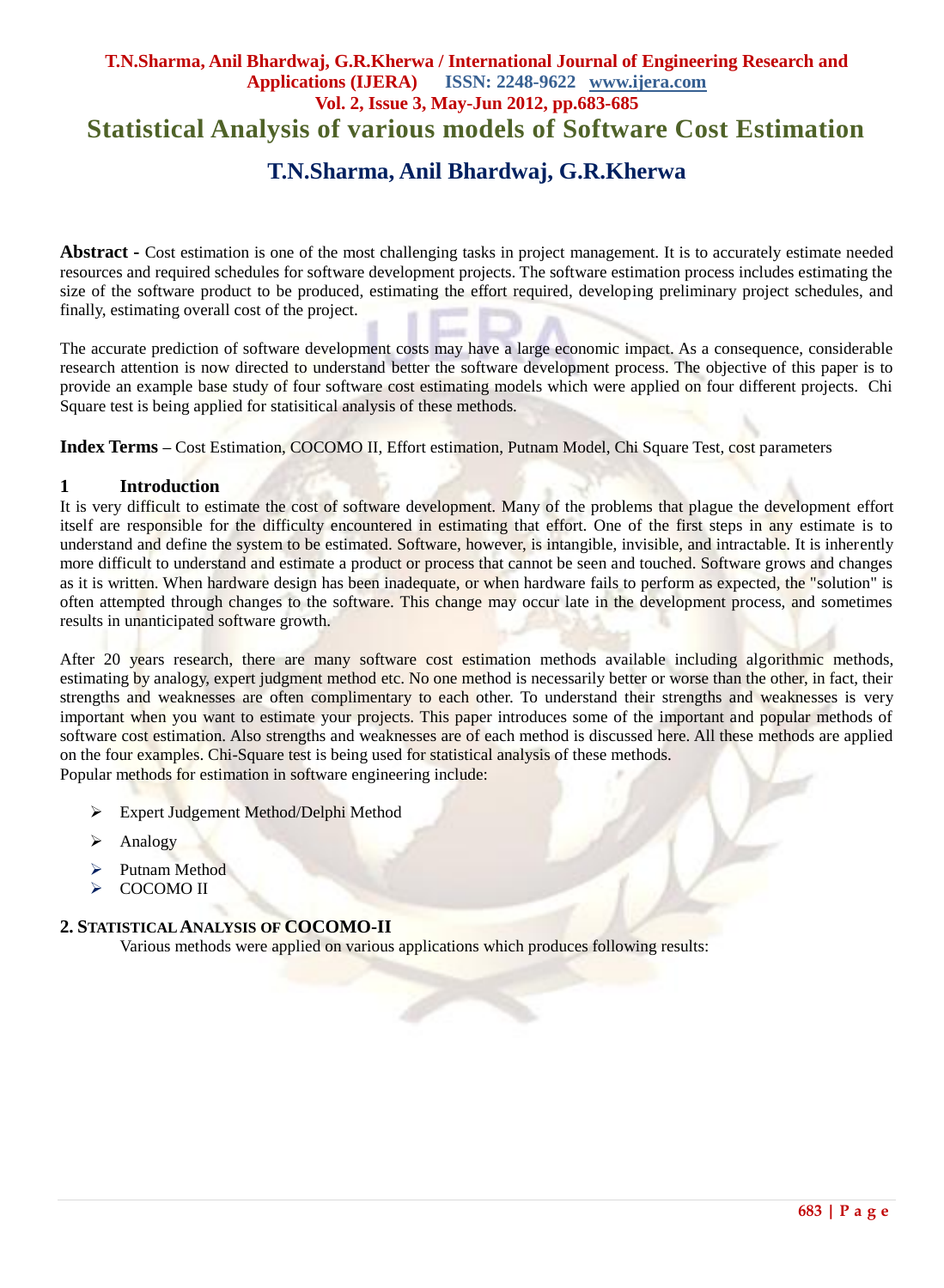## **T.N.Sharma, Anil Bhardwaj, G.R.Kherwa / International Journal of Engineering Research and Applications (IJERA) ISSN: 2248-9622 www.ijera.com Vol. 2, Issue 3, May-Jun 2012, pp.683-685**

|                                                                                                                                                                                                                             | S.N.           | Name of Project                 | Techn-ology                                 | <b>Estimated PM</b> using<br><b>Analogies Method</b> | <b>Estimated PM</b> using<br>Delphi Method | <b>Estimated PM</b> using<br>Putnam Method | <b>Estimated PM</b> using<br>покорос | Actual PM                |
|-----------------------------------------------------------------------------------------------------------------------------------------------------------------------------------------------------------------------------|----------------|---------------------------------|---------------------------------------------|------------------------------------------------------|--------------------------------------------|--------------------------------------------|--------------------------------------|--------------------------|
|                                                                                                                                                                                                                             | 1              | Advocate's<br>Desktop           | $C#$ . Net                                  | $\overline{4}$                                       | $\mathfrak{Z}$                             | 56.62                                      | 4.6                                  | 4                        |
|                                                                                                                                                                                                                             | $\overline{2}$ | Online<br>TrueLogic             | DotNet                                      | 9                                                    | 10                                         | 13.66                                      | 11.83                                | 9.5                      |
|                                                                                                                                                                                                                             | 3              | Online<br>Project<br>Management | Java                                        | 5                                                    | $\sqrt{6}$                                 | 75.07                                      | 5.76                                 | 4                        |
|                                                                                                                                                                                                                             | $\overline{4}$ | Unit<br>Converter               | Androi<br>d                                 | .66<br>20 days                                       | .20                                        | 165.88                                     | .76<br>(22)<br>Days<br>$\mathcal{E}$ | .53<br>(16)<br>Day<br>s) |
| H0 (Null Hypothesis): There is no significance difference between actual value and estimated val<br><b>Calculation for COCOMO-II</b><br>$=(4-4.6)2 / 4.6 + (9.5-11.83)2 / 11.83 + (4-5.76)2 / 5.76 + (0.53-76)2 / 76$<br>χ2 |                |                                 | $\chi^2 = \sum_{r=0}^{K} \frac{(O-E)^2}{F}$ |                                                      |                                            |                                            |                                      |                          |
| $=1.1434$                                                                                                                                                                                                                   |                |                                 |                                             |                                                      |                                            |                                            |                                      |                          |
| Table Value for 3 degree of freedom and 5% level of significance is 7.815<br>By above values it is clear that<br>So there is no significant difference between actual value and estimated value thus H0 is accepted         |                |                                 | Calculated Value< Tabled Value              |                                                      |                                            |                                            |                                      |                          |
| <b>Calculation for Delphi Method</b><br>$\chi$ 2 = (4-3)2 /3 + (9.5-10)2 /10 + (4-6)2 /6 + (.53-.20)2/.20<br>$=1.4817$                                                                                                      |                |                                 |                                             |                                                      |                                            |                                            |                                      |                          |
| Table Value for 3 degree of freedom and 5% level of significance is 7.815<br>By above values it is clear that                                                                                                               |                |                                 |                                             |                                                      |                                            |                                            |                                      |                          |
| So there is no significant difference between actual value and estimated value thus H0 is accepted<br><b>Calculation for Analogy Method</b>                                                                                 |                |                                 | Calculated Value< Tabled Value              |                                                      |                                            |                                            |                                      |                          |
| $=(4-4)2/4 + (9.5-9)2/9 + (4-5)2/5 + (.53-.66)2/.66$<br>χ2<br>$=.2533$                                                                                                                                                      |                |                                 |                                             |                                                      |                                            |                                            |                                      |                          |
| Table Value for 3 degree of freedom and 5% level of significance is 7.815<br>By above values it is clear that                                                                                                               |                |                                 |                                             |                                                      |                                            |                                            |                                      |                          |

#### **Table 1: Various Values of Different Projects**

To see significance of difference between estimated and actual values, chi-square test can be applied with the following formula.

$$
\chi^2 = \sum_{i=1}^k \frac{(O-E)^2}{E}
$$

## **Calculation for COCOMO-II**

So there is no significant difference between actual value and estimated value thus H0 is accepted for COCOMO-II. **Calculation for Delphi Method**

So there is no significant difference between actual value and estimated value thus H0 is accepted for Delphi Method. **Calculation for Analogy Method**